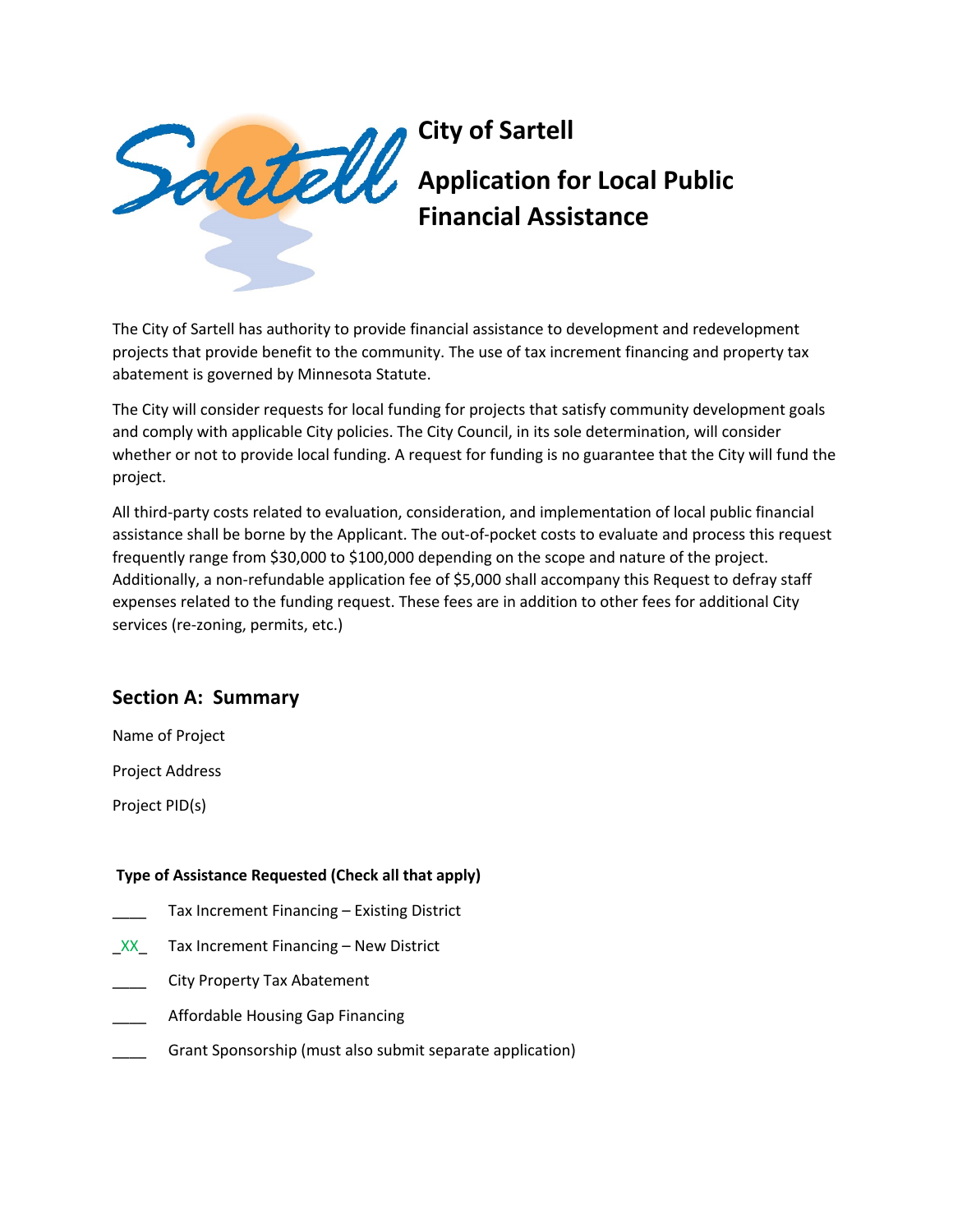Section B: Applicant Information

1. Name of Applicant (Business):

Contact Person & Title:

Business Address:

Telephone:

Email:

2. Contact Information for person directly involved in preparing public finance application

Contact Name

Business Name

Phone

Email

3. Contact information for key members of the development team. Also attach a brief description of the development team's experience and a list of relevant developments:

|                          | <b>Company Name</b> | <b>Contact Name</b> | Address | Telephone/Email |
|--------------------------|---------------------|---------------------|---------|-----------------|
| Legal Counsel:           |                     |                     |         |                 |
| Finance Advisor:         |                     |                     |         |                 |
| Architect: GLTA          |                     |                     |         |                 |
| Engineer: TBD            |                     |                     |         |                 |
| Contractor: TBD          |                     |                     |         |                 |
| <b>Property Manager:</b> |                     |                     |         |                 |
| Other                    |                     |                     |         |                 |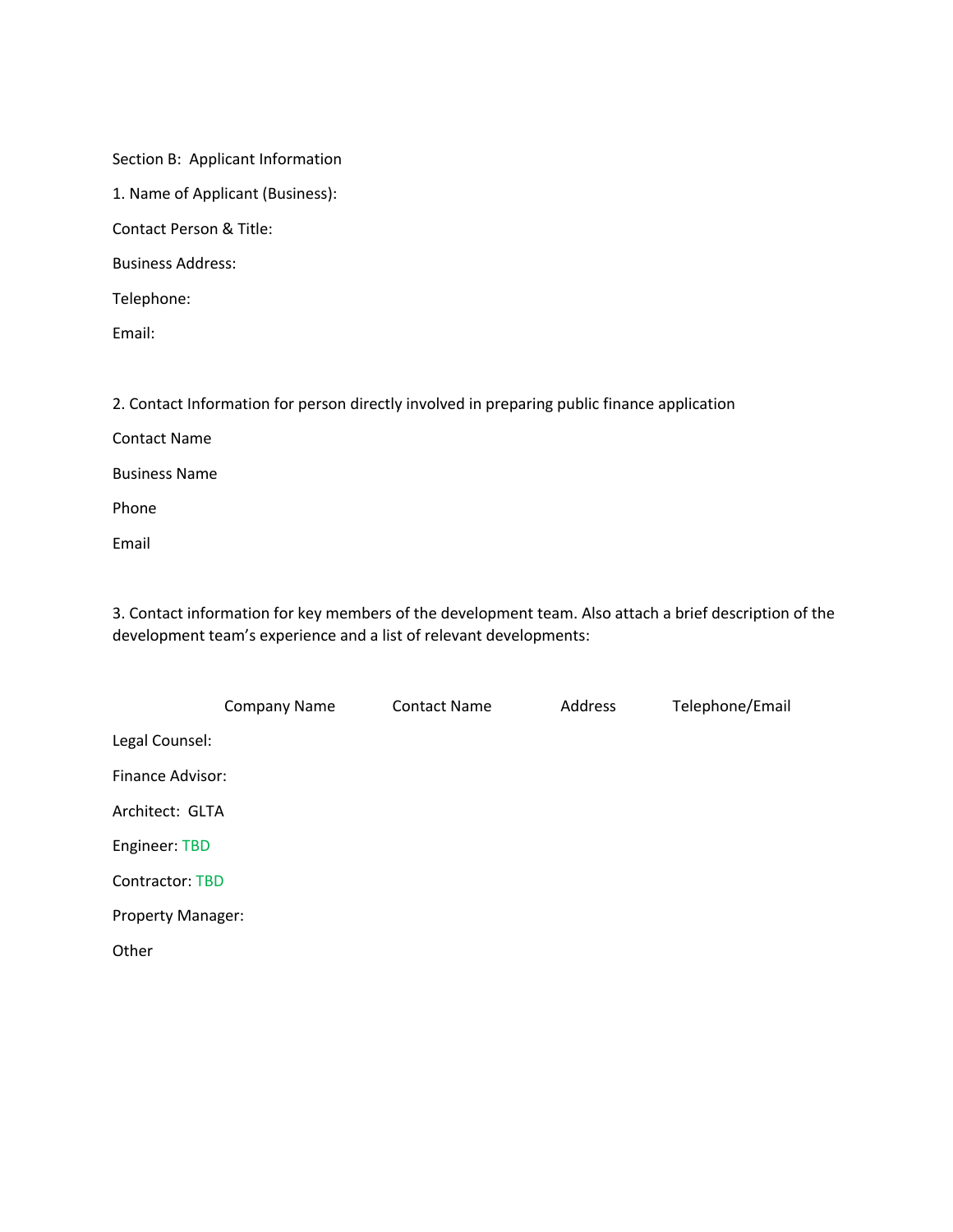4. Brief Description of Applicant (Business). Include summary of development experience, staffing and financial capacity, construction, operational and management experience. Attach additional pages if necessary.

5. Has the Applicant or any related entity filed for bankruptcy or defaulted on a development or construction related agreement in the last seven years? If so, please describe the situation and how resolved.

6. Describe all financial interests of the Applicant (or related entities) in other Sartell based businesses or properties.

### **Section C: Financing Information**

1. Type of TIF District requested (check one)

\_\_\_\_Redevelopment \_\_\_\_Renewal and Renovation \_\_\_\_ Other

\_\_\_\_Housing \_XX\_Economic Development \_\_\_\_ Not Applicable

2. Describe the specific type and amount of public financial assistance requested. The request is for TIF and other financial assistance in the amount of \$1.0 - \$1.2 million

3. Summarize the Sources and Uses

Describe any unusual revenue sources or costs on a separate sheet.

| <b>Description of Sources</b>  | <b>Estimated Amount</b> | Percentage |
|--------------------------------|-------------------------|------------|
| Equity                         | \$                      | %          |
| Debt                           | \$                      | %          |
| Grants                         | \$                      | %          |
| <b>Deferred Loans</b>          | \$                      | %          |
| <b>Tax Increment Financing</b> | \$                      | %          |
| Other                          | \$                      | %          |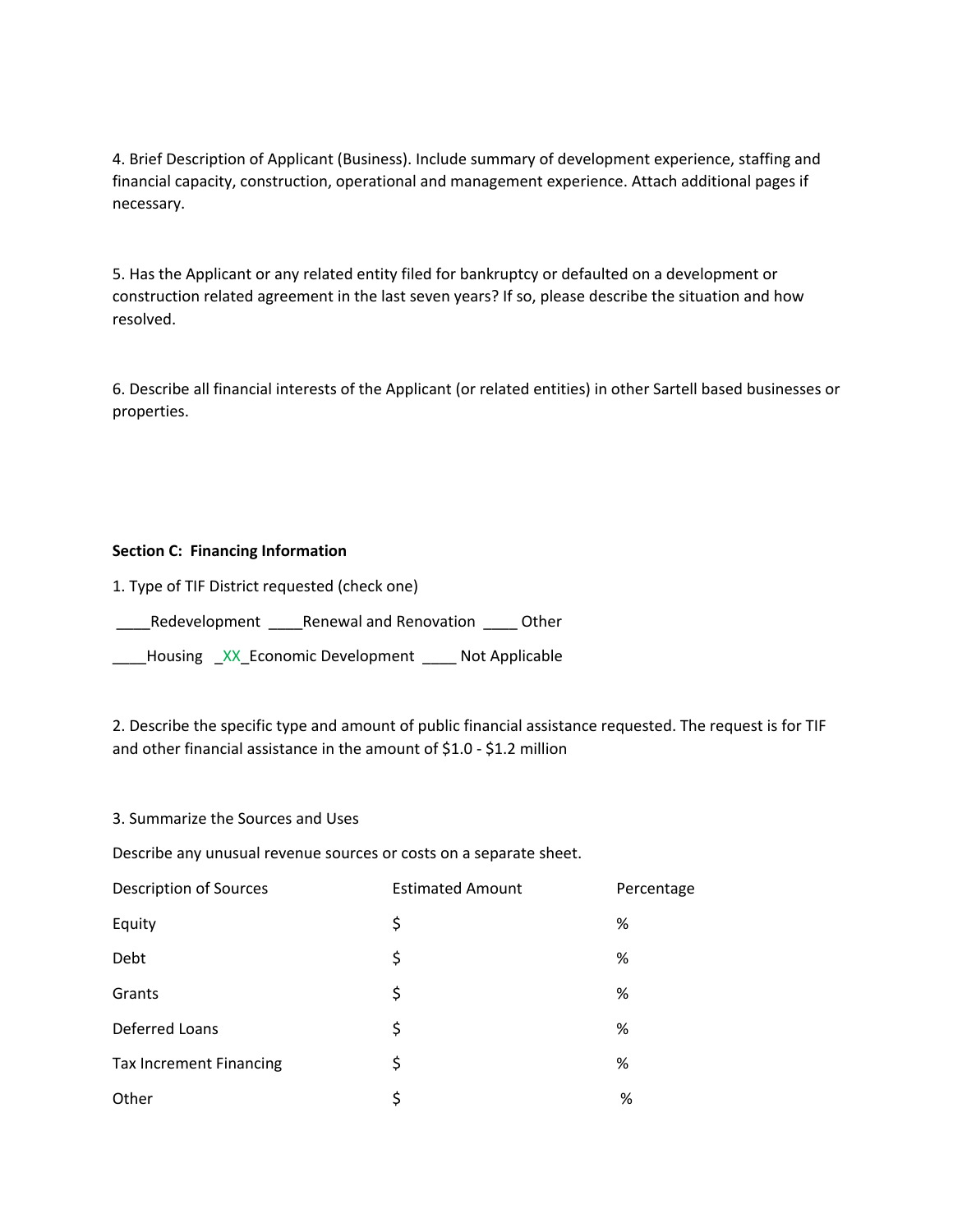| Total =                         | \$                      | $\%$       |
|---------------------------------|-------------------------|------------|
| Description of Uses             | <b>Estimated Amount</b> | Percentage |
| Land Acquisition                | \$                      | $\%$       |
| Soft Costs -                    |                         |            |
| Architecture & Engineering      | \$                      |            |
| - Environmental                 | \$                      |            |
| - Legal Fees                    |                         |            |
| - Developer Fee                 | \$                      |            |
| - Other                         | \$                      |            |
| - Sub-total =                   | \$                      | $\%$       |
| <b>Hard Costs</b>               |                         |            |
| - Site Preparation              | \$                      |            |
| - Environmental Remediation     | \$                      |            |
| - Construction                  | \$                      |            |
| - Contingency                   | \$                      |            |
| - TI Improvement                | \$                      |            |
| $-FFE$                          | \$                      |            |
| - Other                         | \$                      |            |
| - Sub-total +                   | \$                      | $\%$       |
| <b>Financing and Fees</b>       |                         |            |
| - Property Taxes                | \$                      |            |
| - Interest, construction period | \$                      |            |
| - Leasing/Marketing             | \$0                     |            |
| - Appl. and Permit Fees         | \$                      |            |
| - Reserves                      | \$                      |            |
| - Other                         | \$                      |            |
|                                 |                         |            |

Total=  $\qquad \qquad$   $\qquad \qquad$   $\qquad \qquad$   $\qquad \qquad$   $\qquad \qquad$   $\qquad \qquad$   $\qquad \qquad$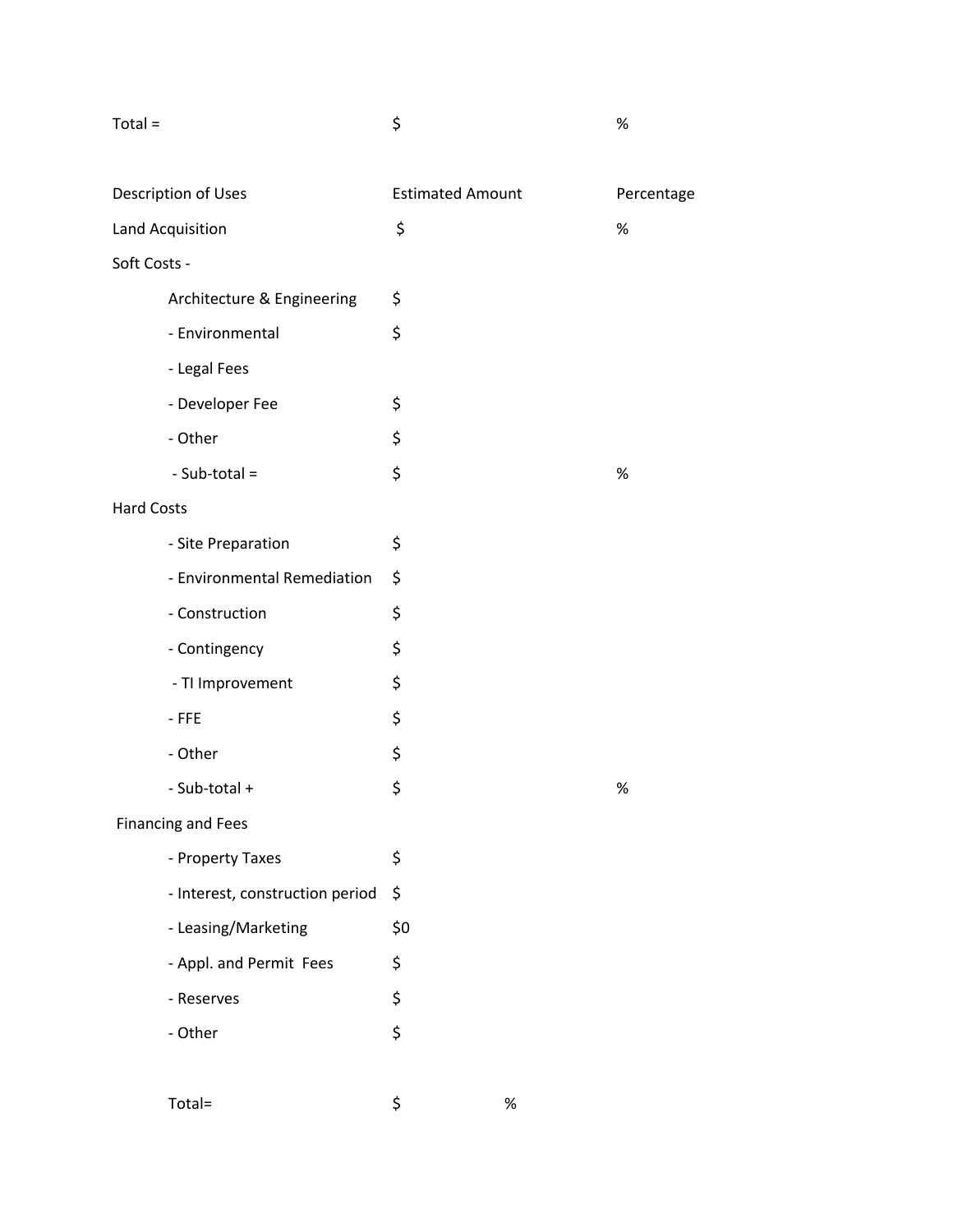| Description of Expense | <b>Total Estimated Amount</b> | <b>TIF Request</b> |
|------------------------|-------------------------------|--------------------|
|                        | \$                            | \$                 |
|                        | \$                            | \$                 |
|                        | \$                            | \$                 |
|                        | \$                            | \$                 |
|                        | \$                            | \$                 |
|                        | \$                            | \$                 |
|                        | \$                            | \$                 |
| Total = $\oint$        |                               | \$                 |

4. Summarize the extraordinary costs eligible for TIF reimbursement (per MN Statute), if applicable.

5. Describe why local public financial assistance is needed for this Project.

6. "But for" the use of TIF, would this project proceed?

7. Summarize the anticipated change in the property tax base after completion of this project.

| b) Current Annual Property Taxes Paid \$                         |             |
|------------------------------------------------------------------|-------------|
| c) Anticipated Assessed Value after completion                   |             |
| d) Anticipated Annual Property Taxes Paid after completion \$    |             |
| e) Estimated Growth in Assessed Value (after completion)         | (c minus a) |
| f) Estimated Annual Incremental Taxes Paid (after completion) \$ | (d minus b) |

Section D: Description of Proposed Development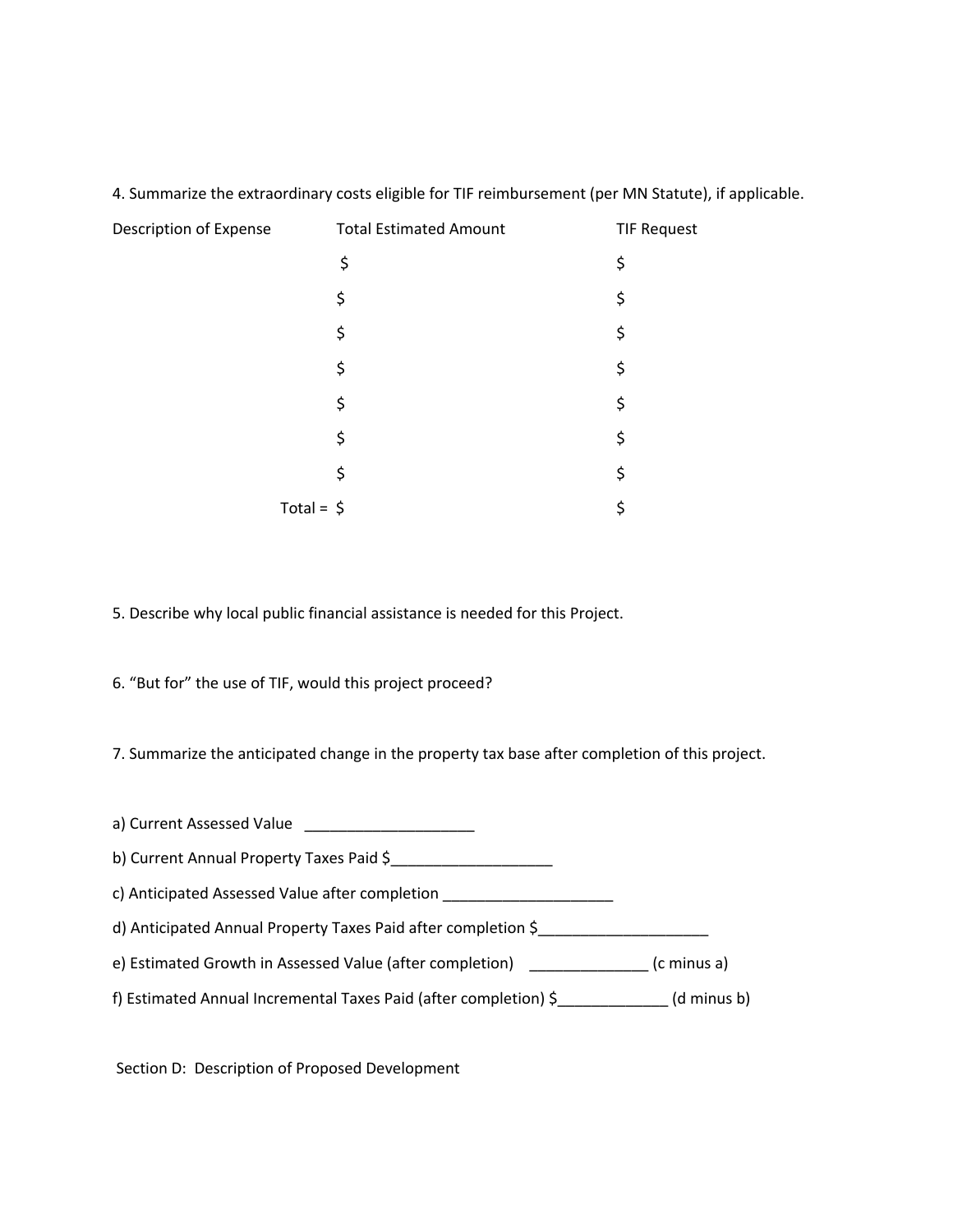1. Development Summary (Include information on population served, whether supportive or general occupancy housing).

2. Are changes to the existing zoning, variances or changes to the Comprehensive Plan needed for the proposed development? Describe.

3. If commercial space is included, have occupants or tenants been identified?

4. Describe existing site conditions and surrounding amenities. Include items such as: nearby schools, parks, trails, transportation options, access to employment and access to goods and services

5. Are any of the existing buildings considered "substandard" based on Minnesota TIF statutes? No Describe the condition of the existing building(s).

6. Is the site a Brownfield? NO let us please describe.

7. Describe the anticipated impact of the proposed project to local service providers. Include the impact on public safety (police and fire), transportation network, parks and recreation and local schools.

8. Project Timeline with Key Milestones, including Rezoning entitlements, financing commitments, Land acquisition, Groundbreaking, Construction period, Substantial completion, Leasing, Full lease up, etc.

9. Will all development costs be incurred within 5 years of the project's commencement? Yes

10. Describe the community benefits should the public financial assistance be awarded and the project delivered.

a) Private Investment Leveraged \$

b) Other Public Incentives Leveraged \$

c) Growth in Local Tax Base \$\_\_\_\_\_\_\_\_\_\_\_\_\_\_\_\_\_\_\_\_ (item 6f above)

d) New Jobs Created (FTE)

e) Temporary Construction Jobs (FTE)

f) Affordably Priced Housing Units Created \_\_\_\_\_\_\_\_\_\_\_\_\_\_\_

g) Public Parking \_\_\_\_\_\_\_\_\_\_\_\_\_\_\_\_\_\_\_\_\_

h) Public Spaces \_\_\_\_\_\_\_\_\_\_\_\_\_\_\_\_\_\_\_\_\_\_\_\_\_\_\_\_\_\_\_\_\_\_\_\_\_\_\_\_\_\_\_\_\_\_\_\_\_\_\_\_\_\_\_\_\_

i) Other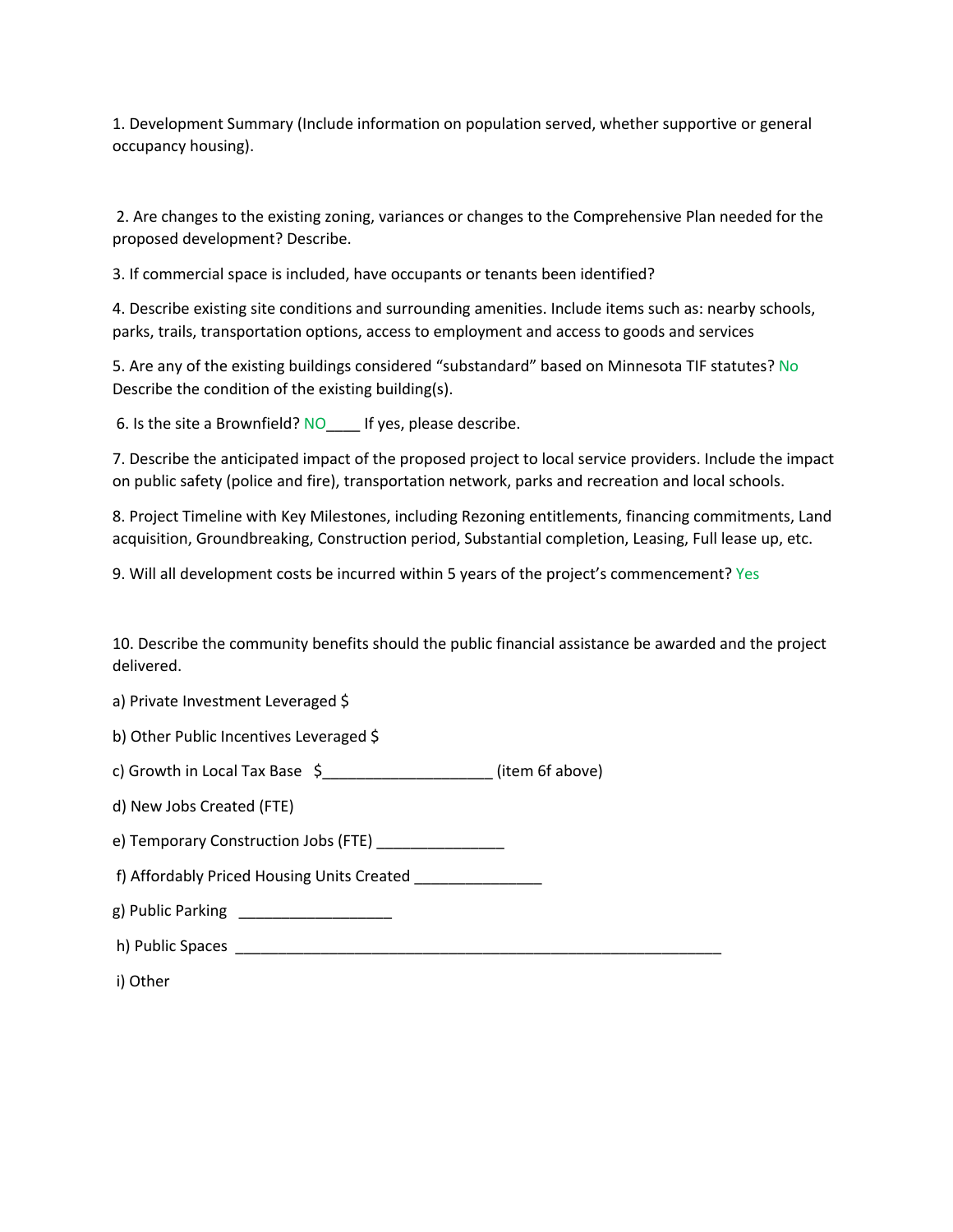#### **ADDITIONAL REQUIRED INFORMATION**

In order to effectively evaluate the request for public financial assistance, additional information MAY BE required about the support for and structure of the development project. This information is considered public data unless it qualifies as 'non-public' in accordance with Minnesota Statute.

- 1. Market Study or analysis to document market demand, rental rates, lease-up period, etc.
- 2. Development Pro Forma, complete and detailed
- 3. 15-year Operating Pro Form, complete and detailed
- 4. Appraisal to confirm fair market land/building value
- 5. Preliminary elevation, site plan
- 6. Floor plan showing location, arrangement and floor area of existing and proposed uses.
- 7. Commitment to accept tenants with Housing Choice vouchers (residential developments only)
- 8. 3-years audit on similar developments (residential development only)
- 9. Affirmative Fair Housing Marketing Plan (residential developments only)
- Other supportive information may be requested if needed.

Public Release of Data – Tennessean Warning

Applications for public financial assistance from the City of Sartell will be made available to the public upon request in accordance with Minnesota Statutes. Applicants are not required to complete this application form, but if information about the project is insufficient (in the sole opinion of the ), the application will not be evaluated.

The following data submitted by persons requesting financial assistance from the City of Sartell is deemed to be private or non-public data: financial statements, credit reports, business plans, income and expense projections, customer lists, balance sheets, income tax returns and design market and feasibility reports not paid for with public funds. This data shall become public if the City provides financial assistance to the applicant except the following, which remain Private or Nonpublic: business plans; income and expense projections not related to the financial assistance provided; customer lists; income tax returns and design, market, and feasibility studies not paid for with public funds.

Any information provided in relation to this request for public financial assistance will be made accessible to the following persons or entities: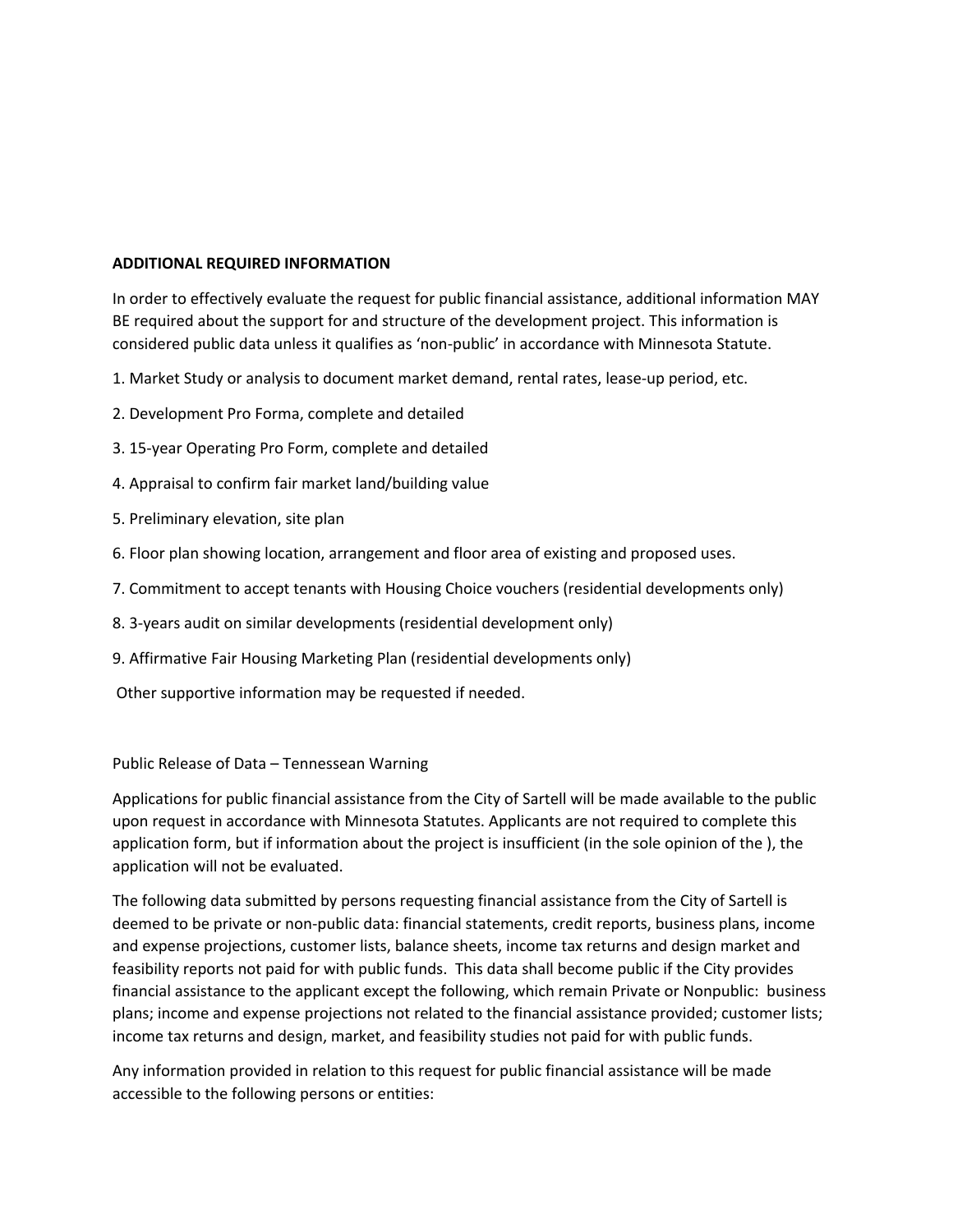1. Employees, agents, attorneys and officials of the City who have a need to know about the information in the course of their duties or responsibilities;

2. Individuals or entities who have obtained a court order for the information;

3. Other persons or entities, if state or federal law subsequently authorizes such access;

4. If litigation arises, the information may be provided in documents filed with the court which are available to the public. If it is reasonably necessary to discuss the information at an Council meeting, it will be available to members of the public.

I HAVE READ AND UNDERSTAND THE ABOVE STATEMENT REGARDING PUBLIC RELEASE OF INFORMATION.

\_\_\_\_\_\_\_\_\_\_\_\_\_\_\_\_\_\_\_\_\_\_\_\_\_\_\_\_\_\_\_\_\_\_\_\_\_\_\_\_\_\_ \_\_\_\_\_\_\_\_\_\_\_\_\_\_\_\_\_\_\_\_\_\_

| Signature | Date |
|-----------|------|

By signing this Application, I contains the state of a street that I am a duly appointed representative of the Applicant and that to the best of my knowledge, all the information contained herein is accurate and complete. I agree to bear the financial cost incurred by the City of Sartell to this request. I understand that the financial responsibility remains valid regardless whether or not this request is approved. I fully understand that application for Public Financial Assistance is no guarantee of approval and that all fees are non-refundable.

Print Name Signature

\_\_\_\_\_\_\_\_\_\_\_\_\_\_\_\_\_\_\_\_\_\_\_\_\_\_\_\_\_\_ \_\_\_\_\_\_\_\_\_\_\_\_\_\_\_\_\_\_\_\_\_\_\_\_\_\_\_

\_\_\_\_\_\_\_\_\_\_\_\_\_\_\_\_\_\_\_\_\_\_\_\_\_\_\_\_\_\_ \_\_\_\_\_\_\_\_\_\_\_\_\_\_\_\_\_\_\_\_\_\_\_\_\_\_\_

Title Date

Property Owner's Statement:

I am the fee title owner of the property located at T am interest and am familiar with the pending request for public financial assistance. I consent to this application including the inspection of this property and the potential inclusion of this property in a future TIF District, if applicable.